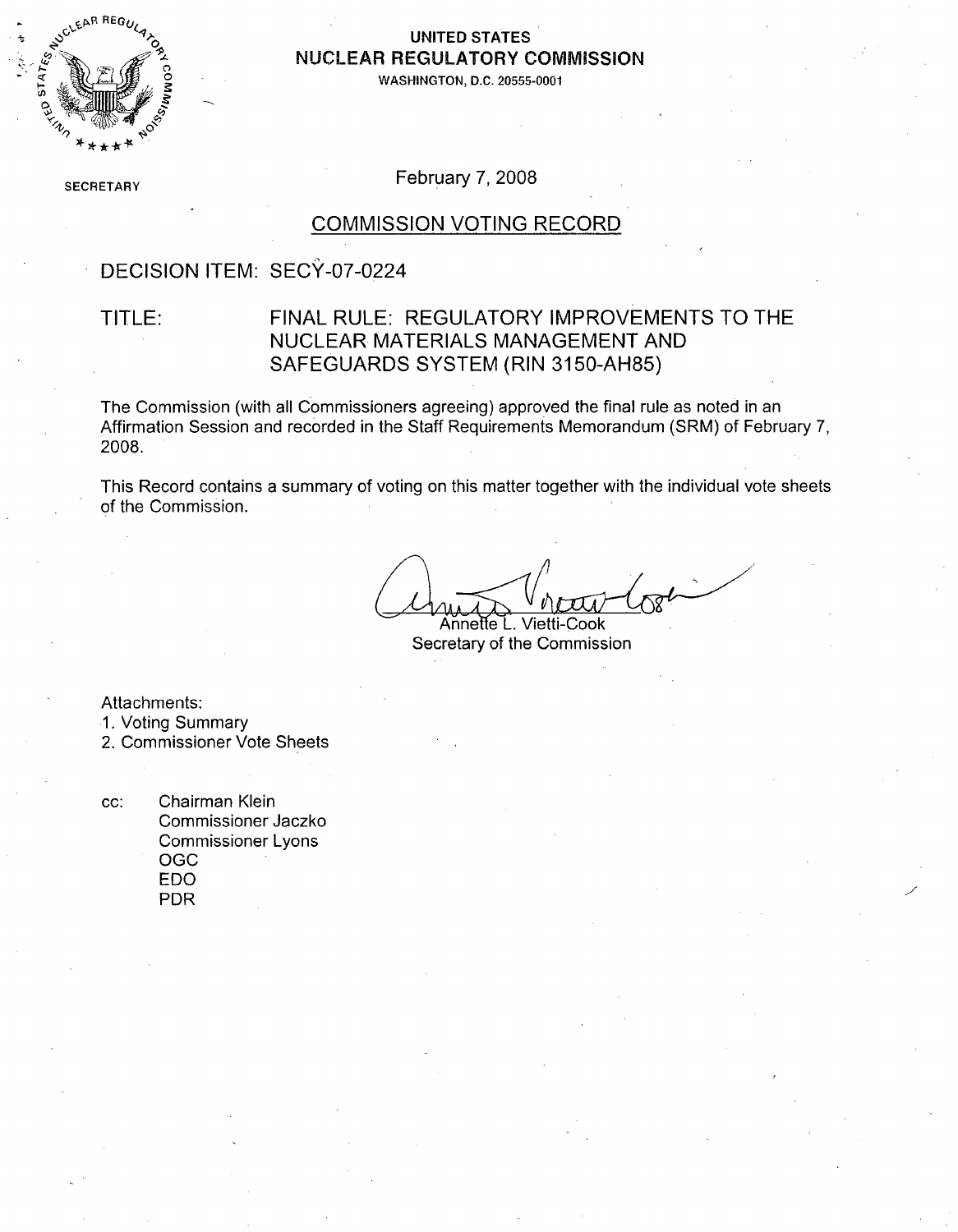### VOTING SUMMARY - SECY-07-0224

#### RECORDED VOTES

|              | NOT<br>APRVD DISAPRVD ABSTAIN PARTICIP COMMENTS DATE |                   |
|--------------|------------------------------------------------------|-------------------|
| CHRM, KLEIN  |                                                      | 1/13/08           |
| COMR. JACZKO |                                                      | 1/24/08<br>$\sim$ |
| COMR, LYONS  |                                                      | 1/14/08           |

### COMMENT RESOLUTION

In their vote sheets, all Commissioners approved the final rule as noted in an Affirmation Session and reflected in the SRM issued on February 7, 2008.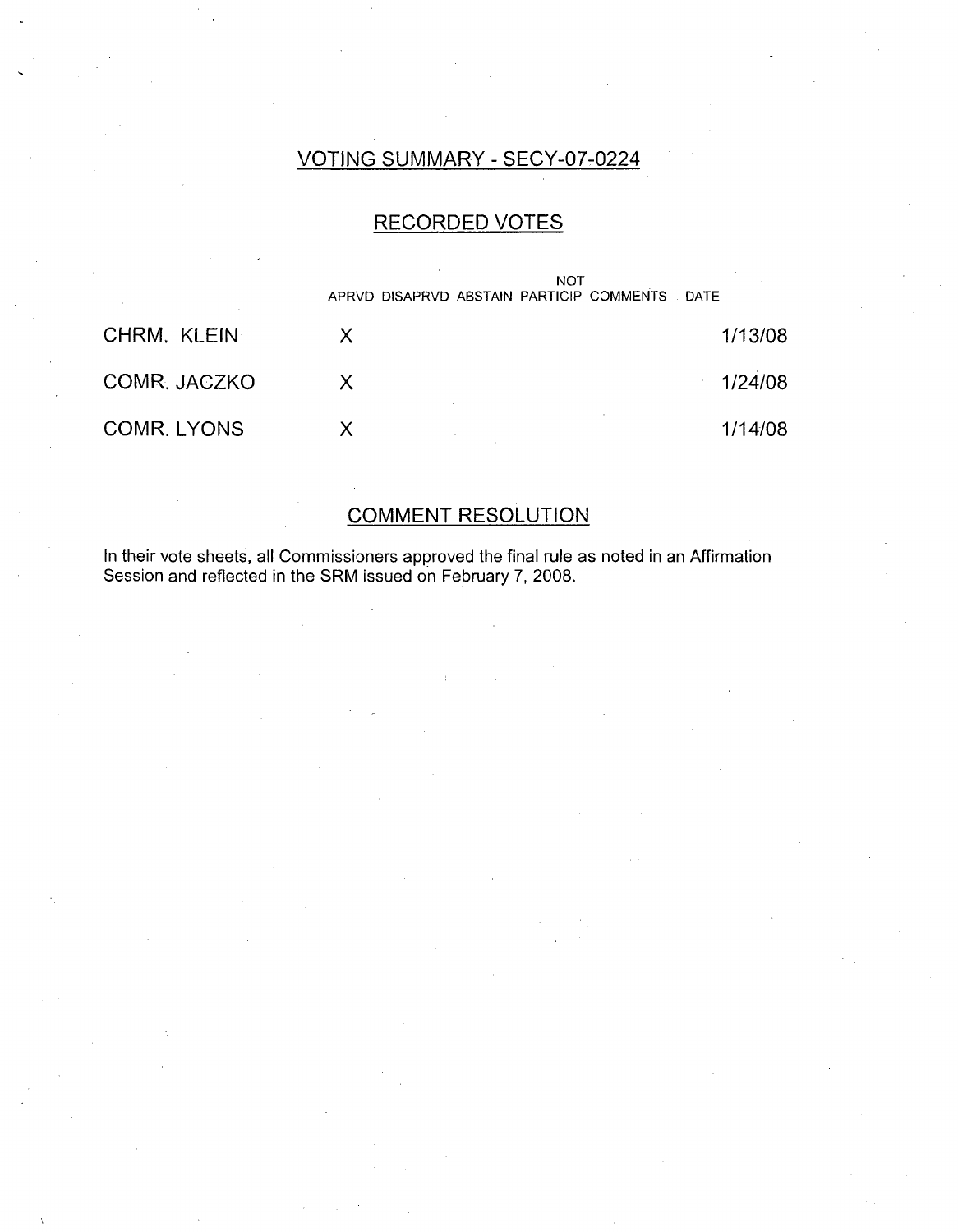### AFFIRMATION ITEM

### RESPONSE SHEET

| TO:                                                 | <b>Annette Vietti-Cook, Secretary</b>                                                                                                               |
|-----------------------------------------------------|-----------------------------------------------------------------------------------------------------------------------------------------------------|
| FROM:                                               | <b>CHAIRMAN KLEIN</b>                                                                                                                               |
| <b>SUBJECT:</b>                                     | SECY-07-0224 - FINAL RULE: REGULATORY<br><b>IMPROVEMENTS TO THE NUCLEAR MATERIALS</b><br><b>MANAGEMENT AND SAFEGUARDS SYSTEM (RIN</b><br>3150-AH85) |
| Approved $_{\rm xx}$ $_{\rm \scriptscriptstyle EX}$ | Disapproved Abstain                                                                                                                                 |
| $M = 1$ Death is at $m = 1$                         |                                                                                                                                                     |

Not Participating **\_**

COMMENTS: Below Attached None xx

 $\sqrt{\rho}$ 

**SIGNATURE** 

**1I3/vD'**

**DATE** 

Entered on "STARS" Yes **/** No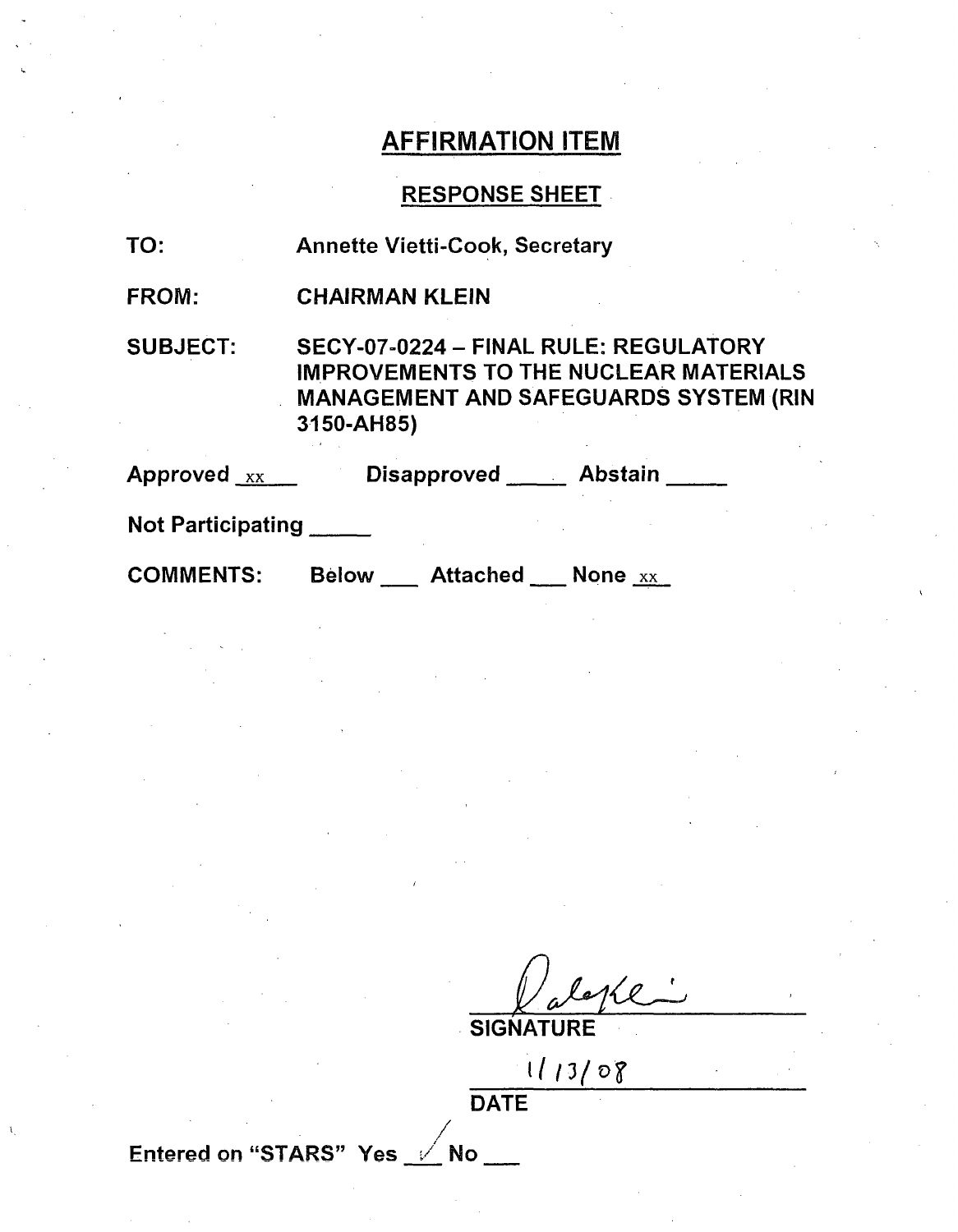## AFFIRMATION ITEM

# RESPONSE SHEET

| TO:               | <b>Annette Vietti-Cook, Secretary</b>                                                                                                               |  |
|-------------------|-----------------------------------------------------------------------------------------------------------------------------------------------------|--|
| <b>FROM:</b>      | <b>COMMISSIONER JACZKO</b>                                                                                                                          |  |
| <b>SUBJECT:</b>   | SECY-07-0224 - FINAL RULE: REGULATORY<br><b>IMPROVEMENTS TO THE NUCLEAR MATERIALS</b><br><b>MANAGEMENT AND SAFEGUARDS SYSTEM (RIN</b><br>3150-AH85) |  |
|                   | Approved X Disapproved Abstain                                                                                                                      |  |
| Not Participating |                                                                                                                                                     |  |
| <b>COMMENTS:</b>  | Below __ Attached __ None                                                                                                                           |  |

 $\mathcal{N}/\mathbf{S}$ f $\mathbf{F}$  and  $\mathbf{F}$ 

<u>У.</u>

**DATE** 

Entered on "STARS" Yes \_\_ No \_\_